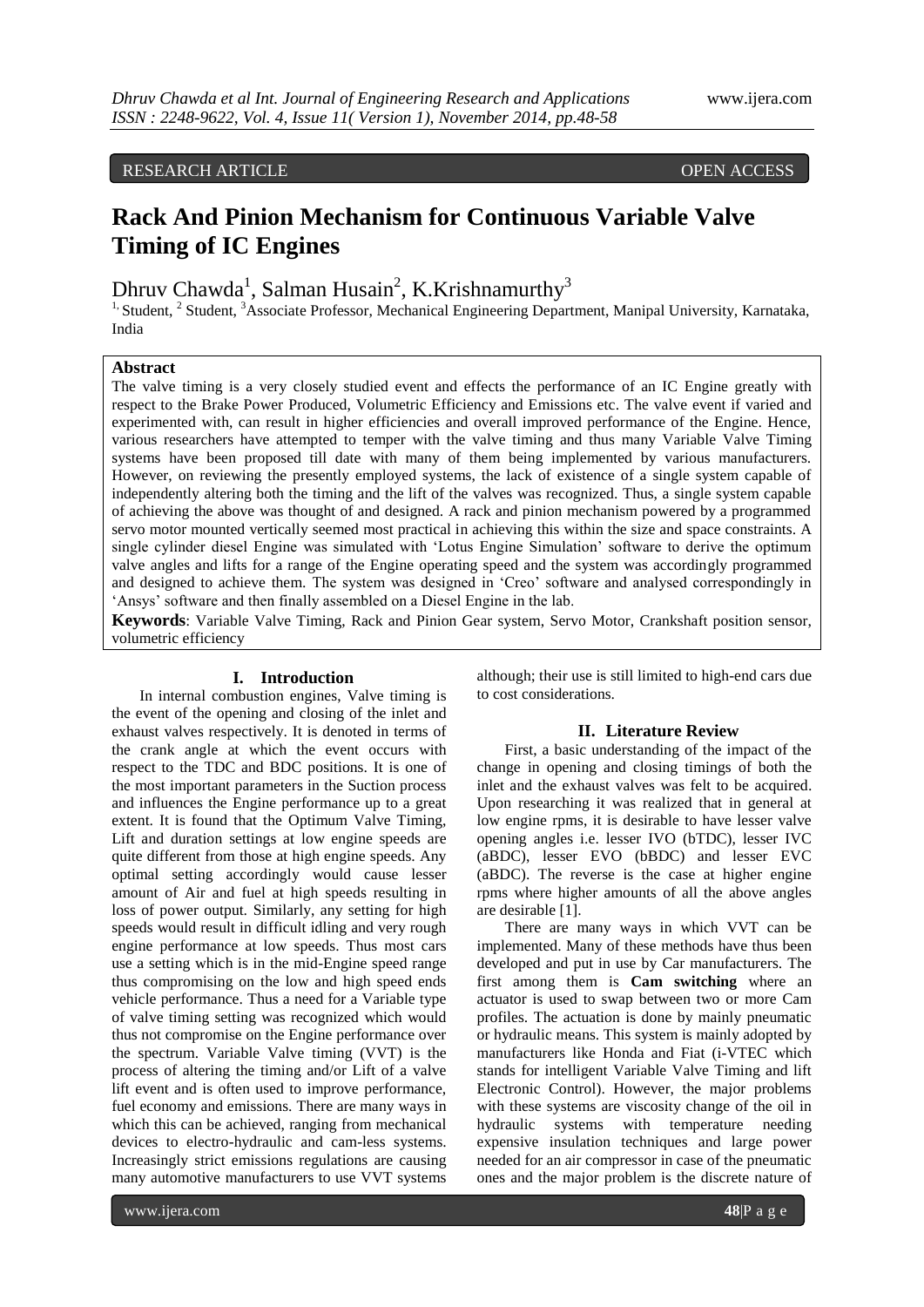these type of systems with the use of at most 2-3 Cam lobes possible due to space constraints and hence optimization only for 2-3 rpms, i.e. generally one for low speed and one for high speed.

Another method implemented is the **Cam Phasing**. This is done by giving a slight rotation to the Cam shaft with respect to the Crank shaft by a device known as a variator to create a phase change between them thus varying the opening and closing angles of the valve but maintaining the total duration of the valve lift event constant. This allows continuous adjustment of the cam timing however the duration and lift cannot be adjusted which is a disadvantage. A typical type of this system was proposed by Osama H.M Ghazal and Mohammed S.H Dado in their paper "Gear drive mechanism for continuous variable valve timing. [2]

Another system employed is the **Oscillating Cam** mechanism which uses an oscillating or rocking motion in a part cam lobe, which acts on a follower.This follower then opens and closes the valve. The BMW [\(valvetronic\)](http://en.wikipedia.org/wiki/Valvetronic), Nissan [\(VVEL\)](http://en.wikipedia.org/wiki/VVEL), and Toyota [\(valvematic\)](http://en.wikipedia.org/wiki/VVT-i#Valvematic) oscillating cam systems act on the intake valves only.The advantage of this design is that adjustment of lift and duration is continuous. However in these systems, lift is proportional to duration, so lift and duration cannot be separately adjusted.

The most new and novel method in VVT are the **Camless systems.** These do not rely on a camshaft to operate the valves and have greater flexibility in achieving variable valve timing and variable valve lift [3].Camless systems use electromagnetic, hydraulic, or pneumatic actuators to open the poppet valves instead. Common problems include high power consumption, accuracy at high speed, temperature sensitivity, weight and packaging issues, high noise, high cost, and unsafe operation in case of electrical problems as reported by Chihaya Sugimoto et al.in their paper "Study of Variable Valve timing using Electromagnetic Mechanism"[4].

Thus on reviewing each of the above systems and examining their advantages and disadvantages we hereby propose a system attempting to do away or minimize the disadvantages while ameliorating the advantages.

## **III. The Need to Develop a new VVT system**

On reviewing the systems in the Literature review we concluded that all the presently proposed systems vary either only the timing of the valve opening and closing event by either Cam phasing (Prof. Dado), Cam Switching (i-VTEC) or eccentric Cam (Toyota) or only the valve lift (BMW"s Double

Vanos and Ferrari"s 3D Cam lobe) but until now there is no one single system which has the capability of changing the valve timing as well as the valve lift independently of each other. Also, most of the above systems achieve discrete VVT i.e. optimized for 2 or 3 rpms, generally one for low speed and one for high speed like the Honda"si-VTEC technology, but this leads to a considerable loss of efficiency at other engine rpms which is thus overcome by the new Continuously Variable Valve Timing systems (CVVT) which vary the valve timing continuously over the Engine rpm range rather than at discrete levels. Therefore, the need to develop and synthesize a system which could vary the Valve Lift and Timing both, independently of each other and also do so Continuously rather than in 2 or 3 discrete steps was felt and hence attempted for.

## **IV. Working of The proposed System**

As shown in the Cad model below (Fig.1), it consists of a Servo motor connected to a Rack and Pinion arrangement which is in turn connected to the lever arm of the Valve Arrangement.

The crankshaft position sensor gives input data of the current engine rpm and the crankshaft position (degrees) as input to the Arduino microcontroller of the servo motor. The data regarding the valve timing and lift at different engine rpms is already pre-fed to the microcontroller based on the simulation of the Engine by the LOTUS Engine Simulation Software. Thus depending on the Engine speed the microcontroller chooses the correct valve actuation timing and lift and with the crank position input (degrees) from the crankshaft position sensor, rotates the servo motor at the required time for the desired amount of angle. This rotation of the servo motor then translates into the rotation of the pinion gear of the rack and pinion arrangement, which is keyed to its shaft, which thus causes an equivalent translatory movement of the rack. As the rack is connected to the lever arm it thus causes a differential actuation of the valve depending upon the amount moved by the Rack. Thus a differential amount of rotation of the servo motor will amount to a different valve lift at each rpm. As the servo motor is made to rotate precisely at the desired angle by input from the crankshaft position sensor and the microcontroller, Valve Timing is possible to be varied for many rpms. Thus in the above way, this system can provide a variable valve Timing along with a variable valve lift with a high accuracy due to the use of a microcontroller powered servo motor. How this system was synthesized as shown in the methodology below and the corresponding results obtained are discussed later.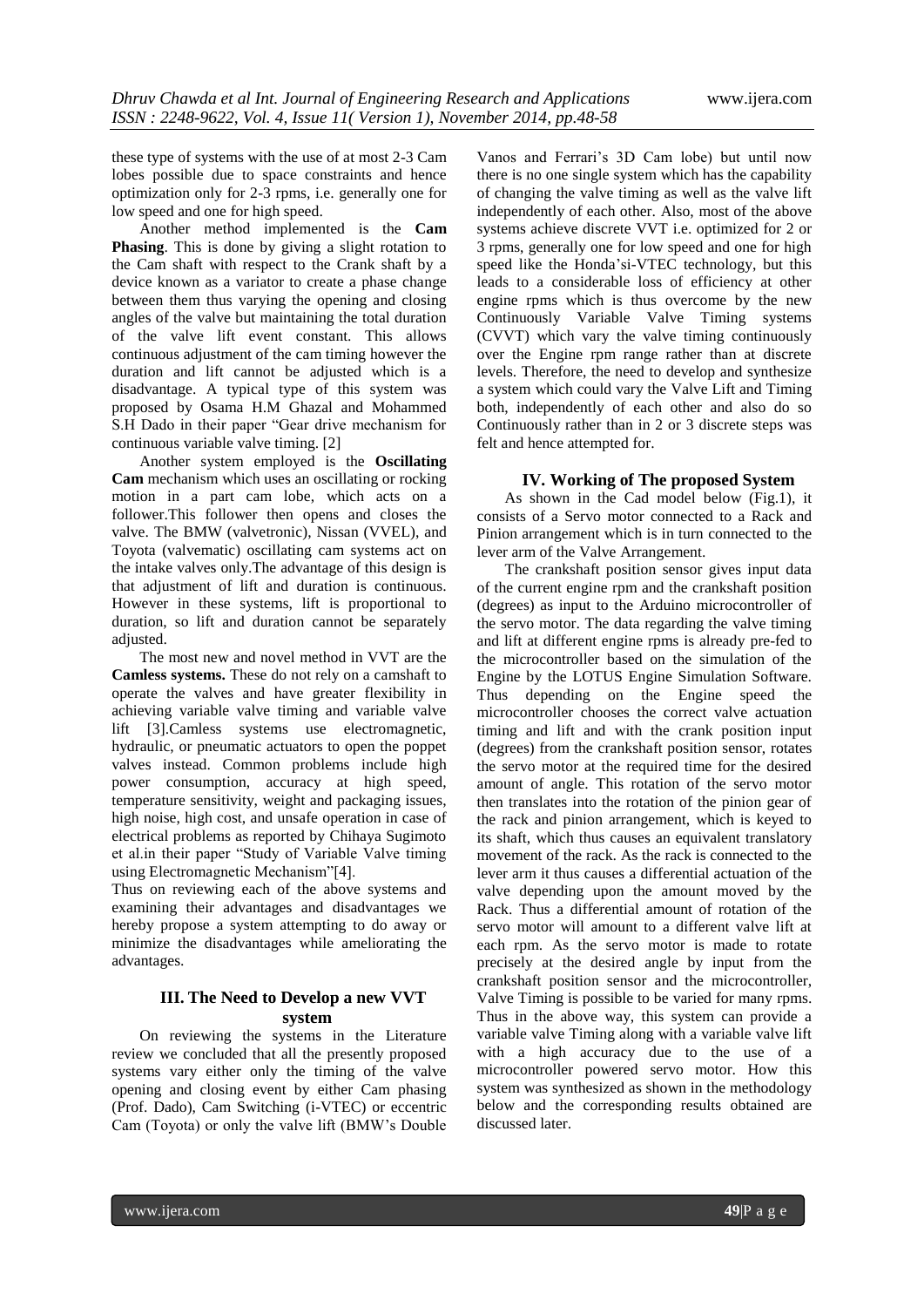

# **V. Methodology Adopted**

**5.1)** First, A Cad Model of the system was made for better understanding and conceptualization using CREO 1.0 PTC Software (Pro-E).

**5.2)**Next, An appropriate Engine was selected for the experiment which is the Ganga Diesel Engine adopted due to its single cylinder nature and simple cylinder head making the mounting of the system simple and feasible. All the dimensions and parameters needed for designing of the system like the current Valve timing diagram, valve throat dimensions, cylinder dimensions etc. were measured or obtained from the Engine manual and thus here we show the method we adopted for fabrication. Any other fabrication can be done similarly for any other desired Engine.

**5.3)** Lotus Engine Simulation for the above mentioned Engine was performed and all the required performance characteristics of the Engine found out. A sample screenshot of the simulation is as shown below.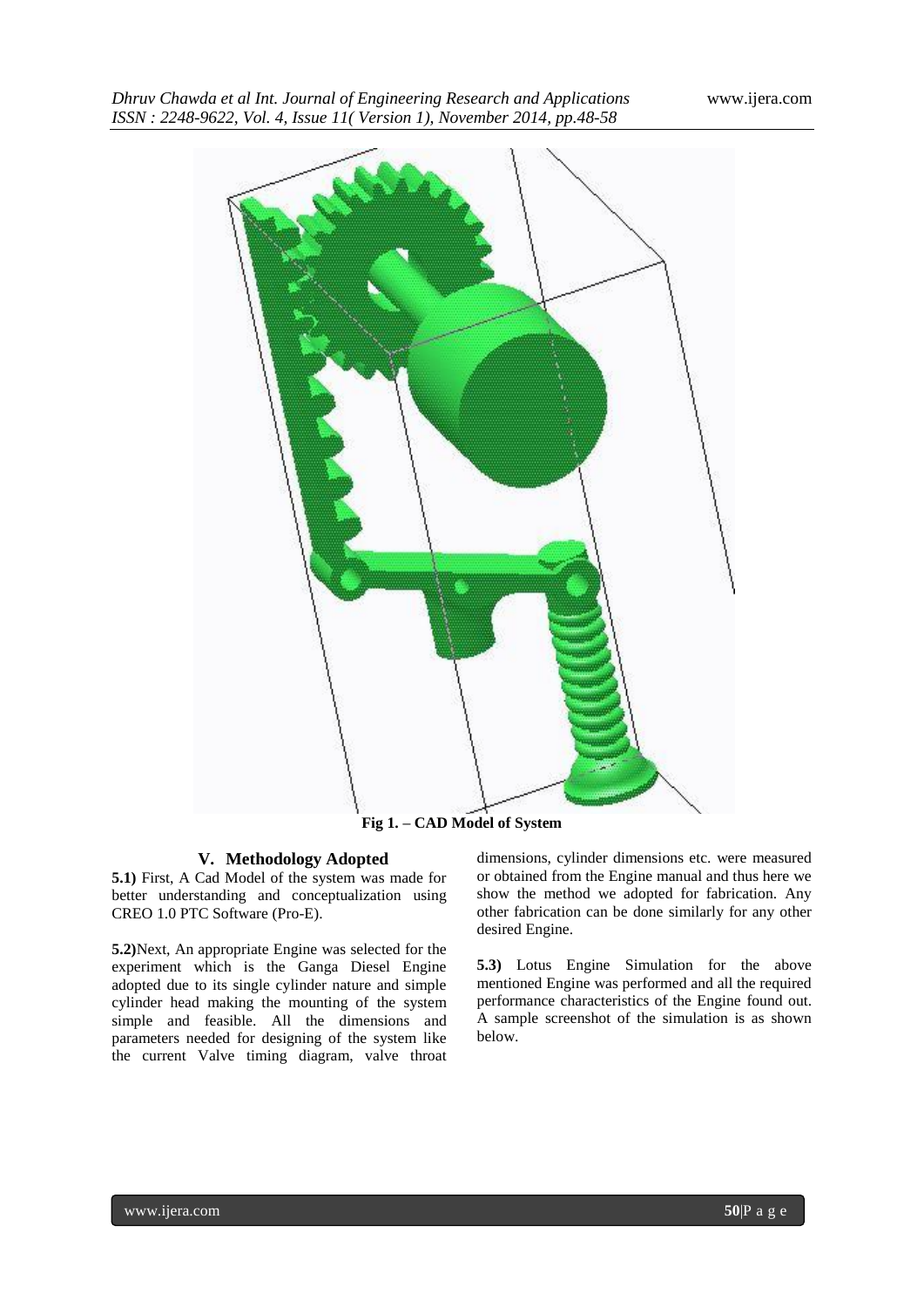



**Fig.2- Lotus Software Simulation**

**5.4)** Using the parametric option of the Lotus software, a variable valve timing experiment was carried out in which, keeping all the other parameters constant, the valve opening and closing times and the Valve Lift were varied for a range of Engine rpms

efficiency noted. (Fig 7).Then the valve opening, closing and Lift Values which provided the maximum volumetric efficiency for each rpm were selected and the corresponding graphs were plotted.(Fig 3)



www.ijera.com **51**|P a g e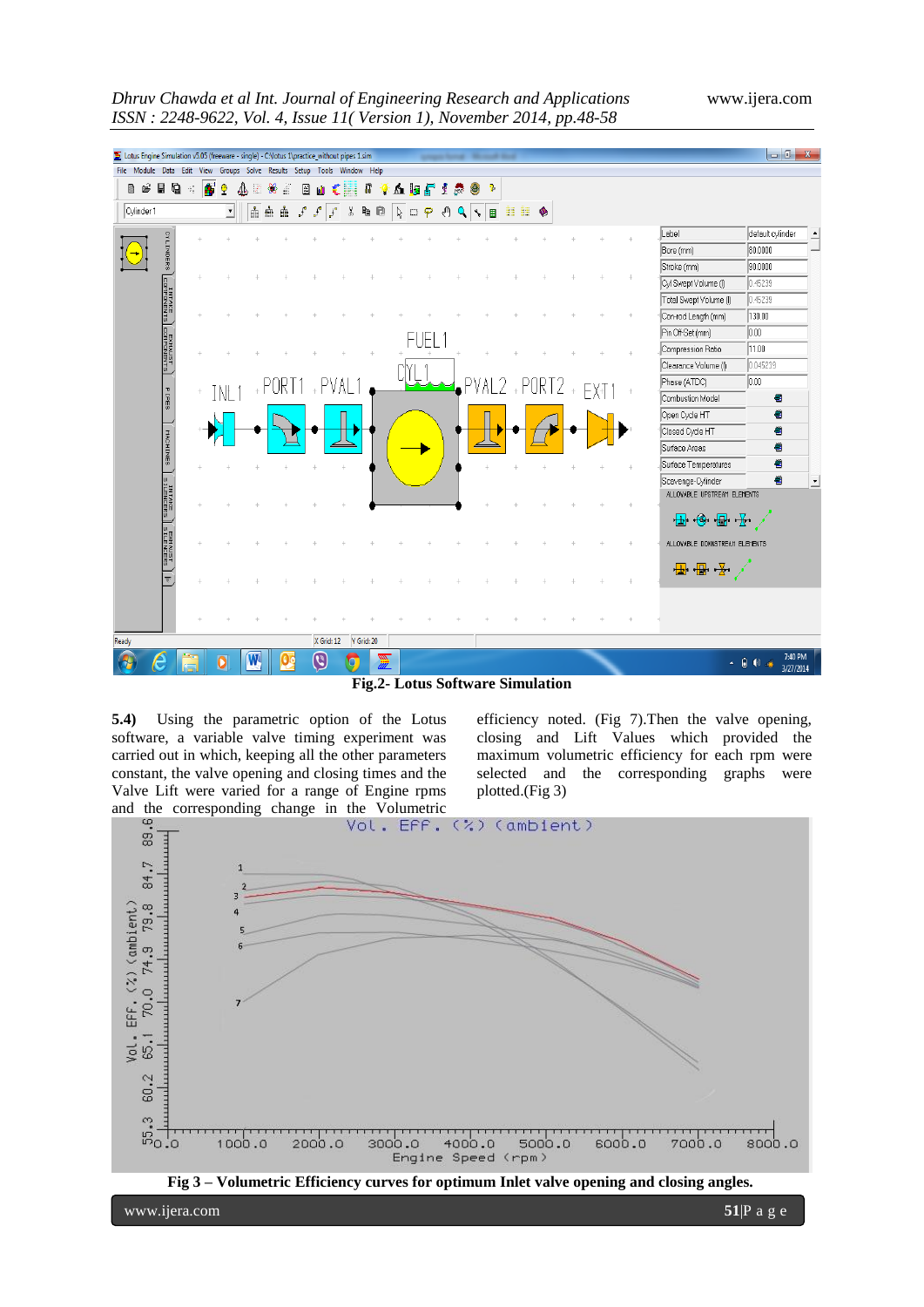| Table 1- Optimum valve Angles for different Engine rpms |       |                |              |             |                                 |  |
|---------------------------------------------------------|-------|----------------|--------------|-------------|---------------------------------|--|
| Graph No.                                               | Speed | IVO (TDC)      | IVC(BDC)     | $Lift$ (mm) | $N_{\text{vol}}$ (efficiency %) |  |
|                                                         | 1000  |                |              | 6           | 84.5                            |  |
|                                                         | 2000  | 0 <sup>0</sup> |              |             | 84.5                            |  |
|                                                         | 3000  | $10^0$         | $15^{\rm o}$ |             | 83.5                            |  |
|                                                         | 4000  | $20^{\circ}$   | $25^{0}$     | Q           | 82                              |  |
|                                                         | 5000  | $20^{\circ}$   | $35^{0}$     | 10          | 79                              |  |
|                                                         | 6000  | $25^0$         | $45^{0}$     |             | 77.5                            |  |

 $45^{0}$ 

Red Line- Overall best Valuesor pre-set Engine Valve timing values (Graph No.3)

 $7 \t 7000 \t 25^0$ 

**5.5) Servo Motor Rotation Angle calculations.**  For the obtained Valve Lifts of the Inlet Valve at each Engine rpm as mentioned above in the Lotus simulation analysis we now thus need to calculate the extent of rotation required by the servo motor for each of the lifts so as to program the motor accordingly for the desired angle.

A sample calculation for a valve lift reading is as shown below. The other calculations were done in a similar manner and the result thus tabulated.



The above circle represents the pitch circle of the pinion gear and the tangential line drawn to it at the left is the rack respectively. Let A be a point at the circumference of the pinion meshing with the corresponding point A1 on the rack. Thus as the rack moves up linearly due to the servo motor rotation for the valve actuation, the point A1 reaches point A1"

and consequently point A reaches point A" on the pinion gear. Thus if A1-A1' represents the rack movement for a particular valve lift, A-A' will represent the corresponding pinion rotation.

Let valve lift,  $L=13$ mm

Lever arm ratio  $= 4:5$ 

Therefore required lift at the rack end of the lever arm,

$$
=13\times4\div5
$$

 $=10.5$ mm

Therefore,  $A1-A1' = A-A' = 10.5$ mm

 $\mathbf{\bar{X}}$ 

12 73.5

Let us denote A-A', the required arc length by S. We know that,  $S = R \theta$  (Arc length to angle conversion formulae)

Where, R=Pitch circle radius of the Pinion gear  $= 20$ mm (Assumed) and  $\theta =$  angle corresponding to arc A-A"

Therefore,  $S = R \theta$  $10.5 = 20 \times \theta$ 

Therefore,  $\theta = 0.525$  rad = 30<sup>0</sup>

Therefore, as shown above  $30^0$  is the rotation required by the servo motor for the valve lift of 13mm. Therefore, similarly we calculate the angles corresponding to other valve lifts and the result is tabulated as shown below.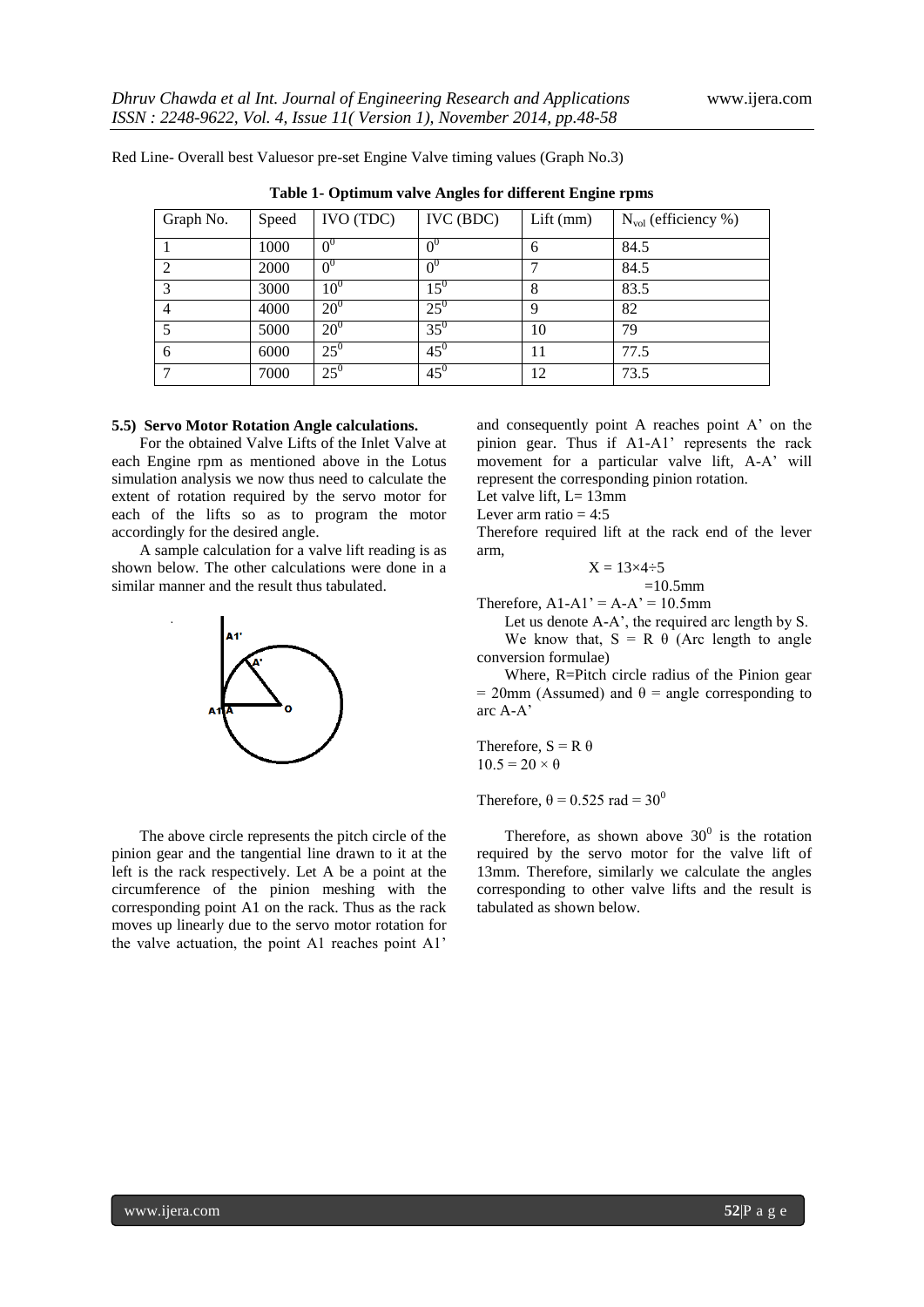| Sr. No. | <b>Speed</b> | Lift (mm) $ $ | <b>Servo Rotation (degrees)</b> |
|---------|--------------|---------------|---------------------------------|
| 1       | 1000         |               | 16                              |
| 2       | 2000         | 8             | 18                              |
| 3       | 3000         | 9             | 20                              |
| 4       | 4000         | 10            | 23                              |
| 5       | 5000         | 11            | 25                              |
| 6       | 6000         | 12            | 27                              |
|         | 7000         | 13            | 30                              |

 $\sim$  1 bar

**5.6) Servo Motor Design.** After obtaining the required servo motor rotation angles, we need to calculate the torque required by the servo motor so that a servo motor with sufficient torque rating can be obtained. This was done as follows: Since the valve actuates against the cylinder pressure near the end of the exhaust stroke, the servo motor should provide sufficient torque to overcome that pressure. **Therefore** 

Pressure inside cylinder at Valve opening,  $P = 0.95$ bar (obtained from Lotus Simulation)

(higher value assumed)

Area of Valve throat,  $A = \pi \div 4 \times D^2 = \pi \div 4 \times (34.1 \times 10^{-10})$  $(3)^2 = 9.132 \times 10^{-4}$ m<sup>2</sup> Force acting at the Valve Throat,  $F = P \times A$ 

 $=10^5$ N/m<sup>2</sup>×9.132×10<sup>-4</sup>m<sup>2</sup>=91.32N Lever Arm length ratio:  $= 4:5$ Therefore,  $F_2 = 91.32 \times 5 \div 4 = 114.15$  N

Where,  $F_2$  = Force acting at the connecting rod end of the lever arm

Assuming a service factor,  $C_s$ = 1.25 for Light shocks with 8 to 10 hours operation per day, (from Design Data Handbook)

Let  $F_t$  = Tangential Tooth Load acting on the Pinion Gear

 $F_t = C_s \times F_2 = 143$  N

Assuming the Pinion to have a pitch diameter of 40 mm,

Torque Required T =  $143N \times 0.02m = 2.86 N$ -m ~ 30 Kg-cm

Torque required by the Servo Motor  $= 40$  Kgcm(Higher value assumed for safety)

**5.7)Gear Design.** The next step was to design the gears accordingly so as to be able to bear the stress produced by the Tangential force  $F_t$  acting as calculated above.

As the diameter of the pinion was assumed as 40 mm in the previous step, a module of 2mm was assumed as it is easily available from manufacturing point of view, therefore the number of teeth Z on the pinion is given by:

 $z = d \div m = 40 \div 2 = 20$  teeth

The stress induced was accordingly found out by design calculations and was of the order of 20 N/mm<sup>2</sup> . Hence, Steel is chosen as the material of choice due to its anti-rusting properties, ease of availability and high permissible stress than the value calculated above.

A rack of around 50mm length was found to be sufficient to provide the desired lift and also accommodate for minor machining operations required to mount it onto the lever arm. An 18mm square cross-section was found to be sufficient to accommodate the stress induced. Thus the preliminary gear design is concluded.

**5.8) Ansys Analysis:** Furtheran ANSYS analysis using Ansys 14.5 software was performed to validate the results of the manual calculations and to provide more accurate and variety data for the structural fabrication. A screenshot of the analysis is as below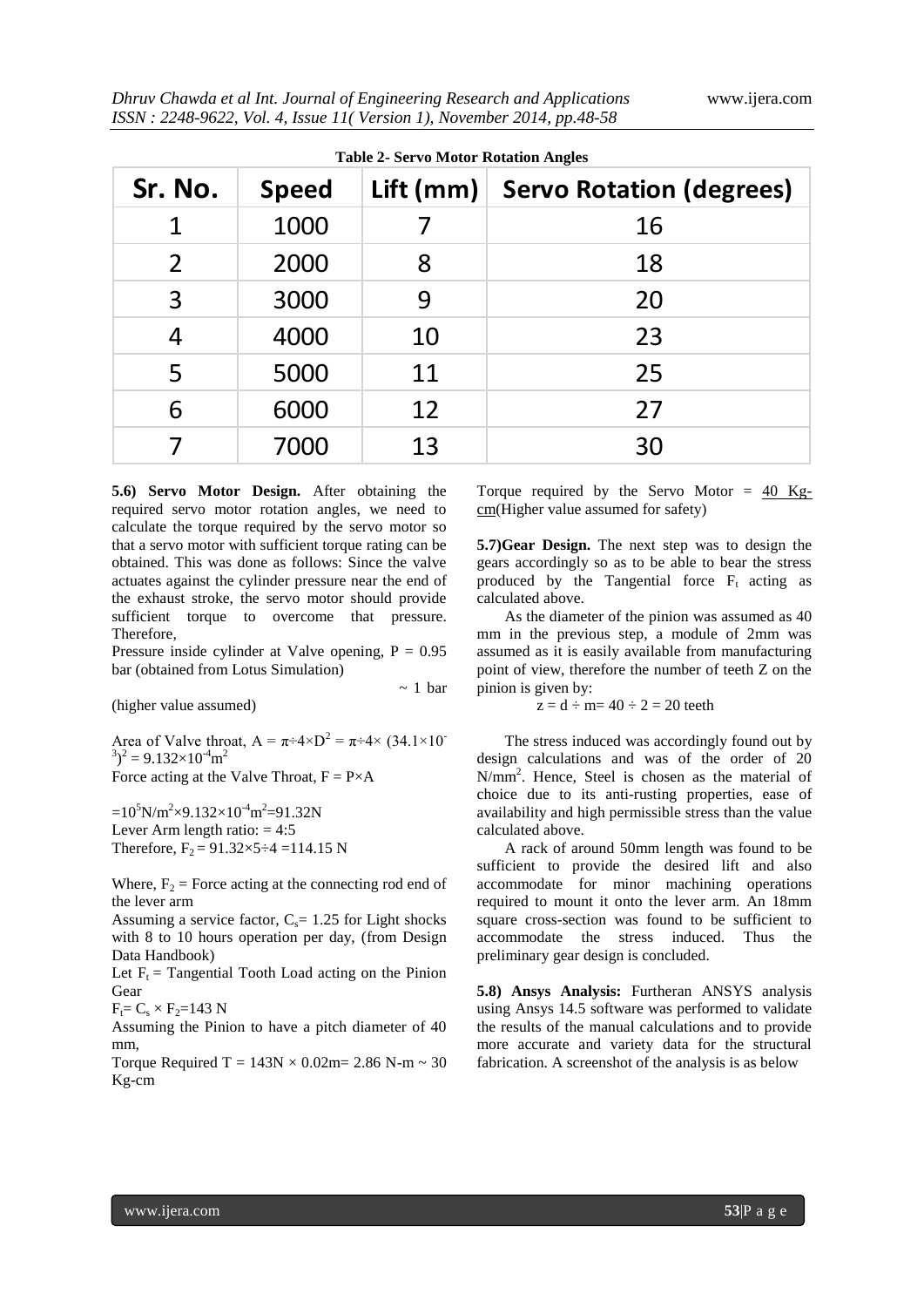

**Fig.4-Ansys Structural Deformation Analysis of Rack with Lever Arm**



**Fig.5- Ansys Structural Deformation Analysis of Pinion Gear**

The complete results of the Ansys analysis is as shown in the table below.

|  | <b>Table 3- Ansys Structural Analysis Results</b> |  |
|--|---------------------------------------------------|--|
|  |                                                   |  |

| Rack                                              | <b>Pinion</b>                                    |
|---------------------------------------------------|--------------------------------------------------|
| Maximum Stress Induced $= 116.39$ Mpa             | Maximum Stress Induced $= 5.08$ Mpa              |
| Maximum Strain Induced= $5.81\times10^{-4}$ mm/mm | Maximum Strain Induced $=2.6\times10^{-5}$ mm/mm |
| Maximum Deformation $= 0.6502$ mm                 | Maximum Deformation = $3.8 \times 10^{-4}$ mm    |

The Ansys analysis pointed to maximum stress and strain values well within the permissible range of the material chosen. Also it is to be noted that

maximum stress/strain and deformation occurs at the point of contact of the Rack and Pinion meshing tooth. This concludes the end of the design stage

www.ijera.com **54**|P a g e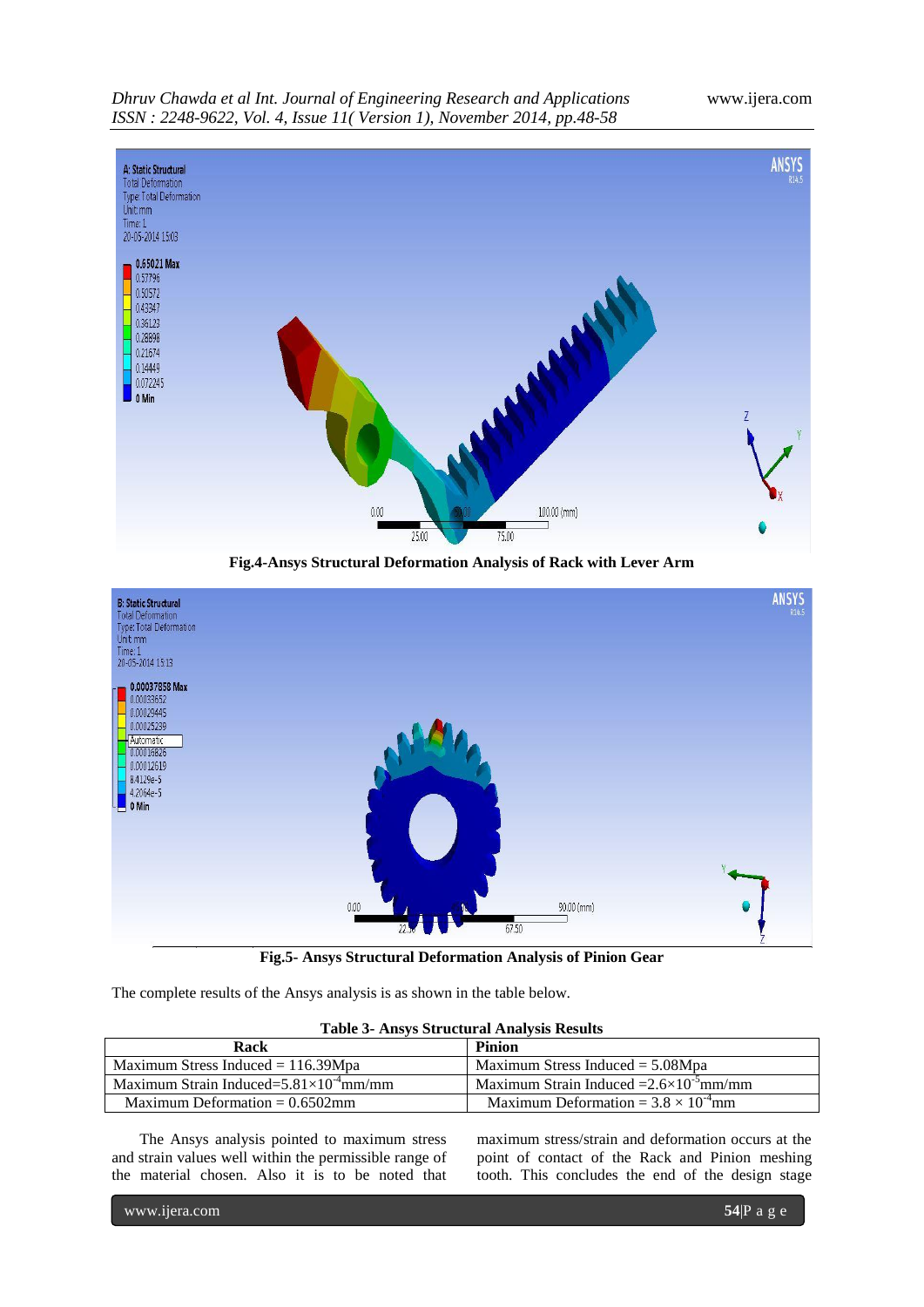which was then followed by fabrication and assembly.

**5.9) Fabrication and Assembly.**As the designing stage was concluded and the chosen design values found safe, the required components i.e. the Servo Motor, Rack and Pinion Gear pair etc. were obtained and assembled. A Universal Joint was incorporated

between the rack and the lever arm to compensate for the angular motion of the lever arm and cause the rack to slide linearly. The Arduino Microcontroller powering the Servo Motor was programmed according to the values obtained in table. The system after assembling on the Ganga Diesel Engine cylinder head is as shown in the Figure below



**Fig.6- Picture of the System installed on the Engine Head**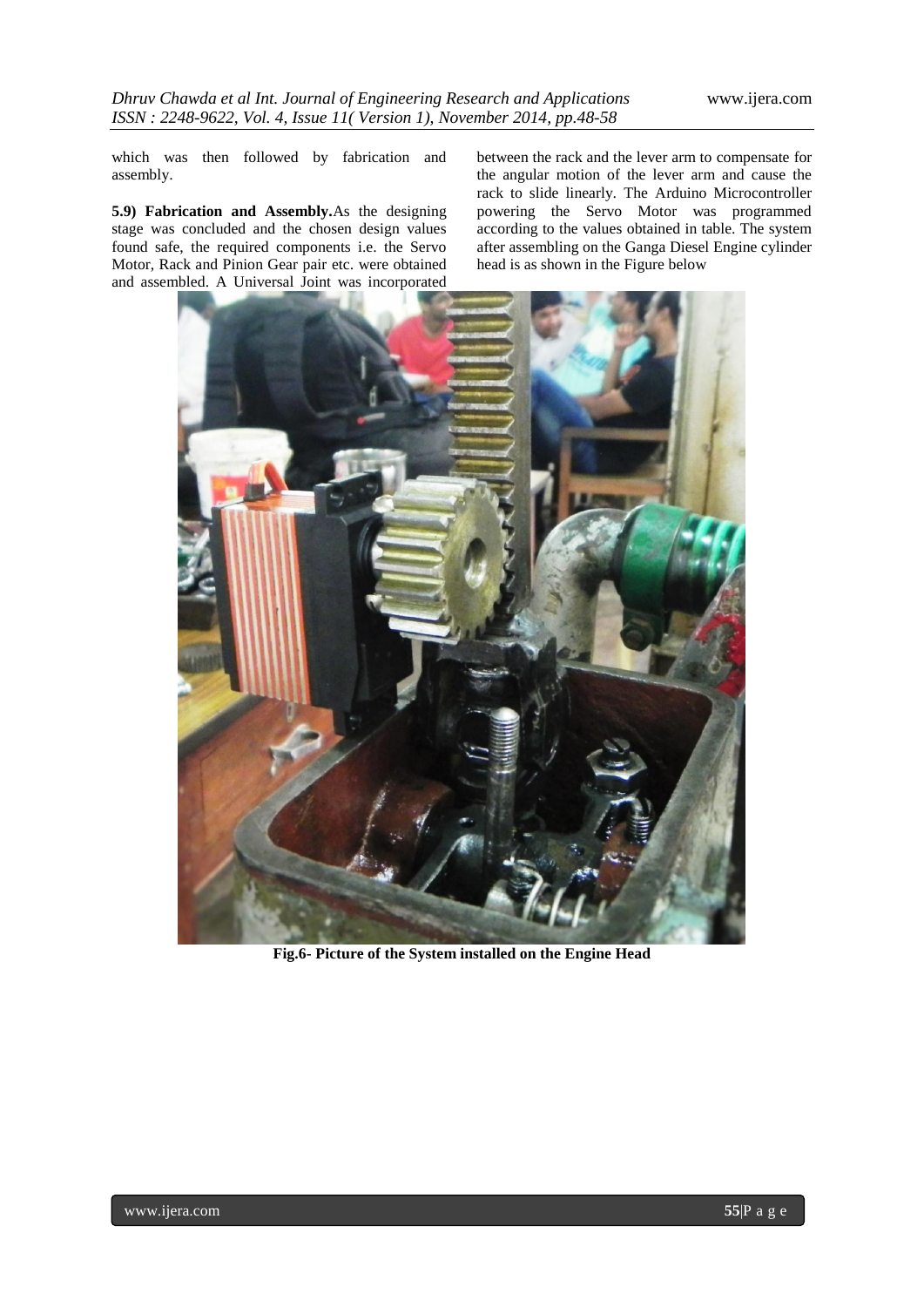

The optimum 9 curves in **Fig.2**earlier are selected from these curves. Variation of Valve timing done: IVO: 0-50<sup>0</sup> IVC: 0-90<sup>0</sup>Valve Lift: 6-12mm Red Line- Overall best Values Green line- Default Engine Values Yellow line- Picked Value (Current)



The above Graph indicates that Brake Power, BSFC and BMEP are indeed dependent on the Volumetric Efficiency as the graph with higher BP indeed is the one with higher Volumetric Efficiency (Red)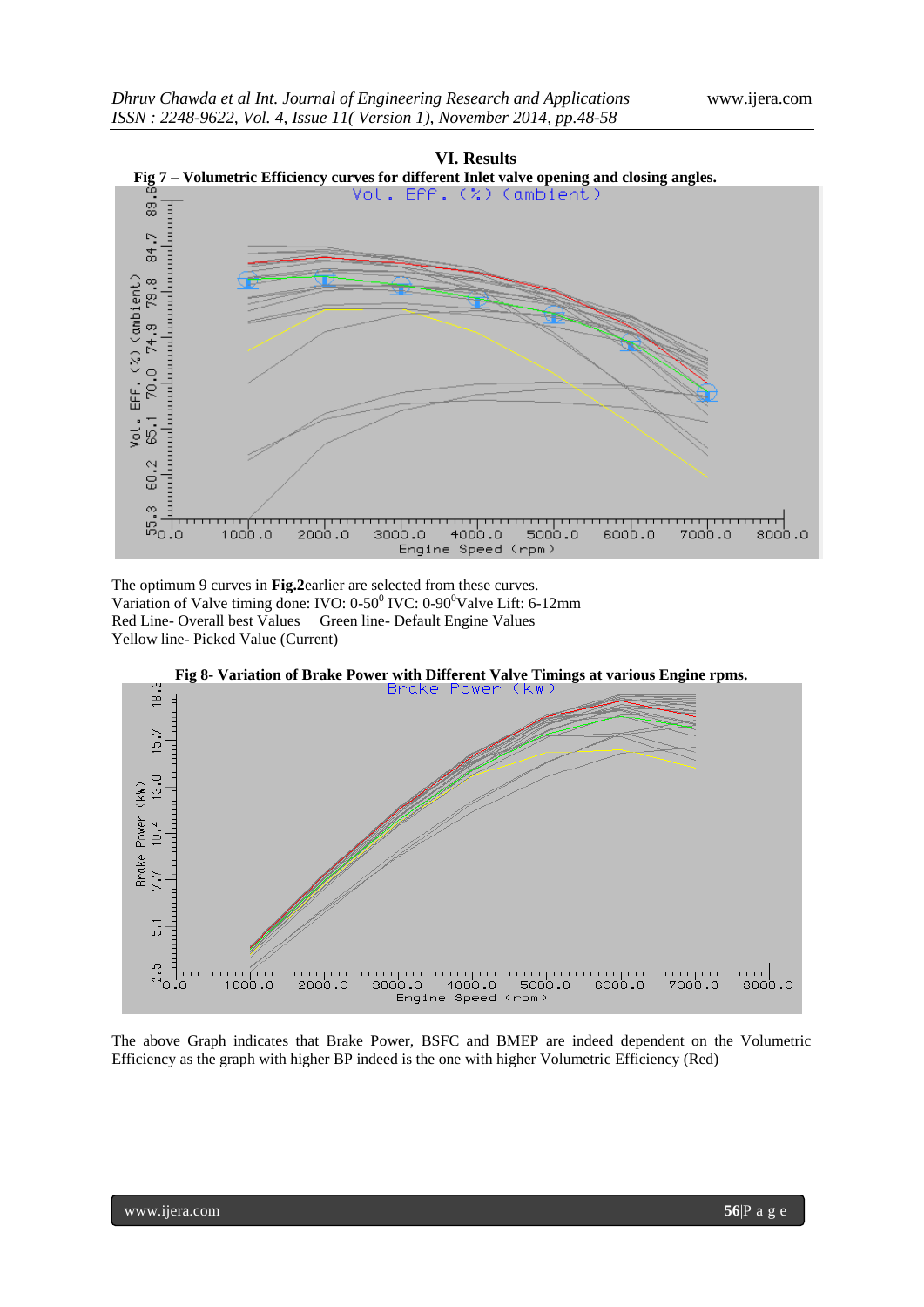

## **VII. Results Analysis**

The valve timing values which give the highest volumetric efficiency at a given speed is indeed the one which gives the highest Brake Power, Highest BMEP and in turn lower BSFC. Thus maximizing the Volumetric Efficiency was indeed made the aim of experimentation.(Fig 8) 2. Increasing the valve lift compensates the need for higher Inlet Valve opening and closing angles at higher rpms ie.in the sample run without varying the valve lift IVO and IVC values as high as  $55^{\circ}$  and  $90^{\circ}$  respectively were obtained for maximum efficiency curves which could be contained to  $25^{\circ}$  and  $45^{\circ}$  upon increasing the Lift. (Table 1)

3. The Volumetric Efficiency at Higher Engine rpms decreases in general. This result is in accordance with the wire drawing effect theory in IC engines. (Fig 7)

4. There was found to be an approximately 10% increase in the volumetric efficiency of the Engine towards both the low and high ends of the speed spectrum on using the optimum VVT values at each rpm than the original single value pre-set by the manufacturer as is evident from the Volumetric efficiency graphs in fig.7.

#### **VIII. Conclusion**

1) It was evident from the research by A.H. Khakee and M. Pishgooie in their paper "Determination of optimal valve timing for internal combustion engines using parameter estimation method" [1] that the variation of engine performance is less affected by the exhaust valve timing than the inlet valve timing. Thus the fulcrum of design synthesis and simulation and the eventual mounting on the engine is based on varying the inlet valve timing event for the sake of simplicity

and convenience. But the system can be advanced further to vary both the Inlet and Exhaust Valve Timings by accommodating specific gear train for the exhaust valve variation.

- Thus the system can be used to alter the Timing, Duration as well as the Lift of a valve event, all the three independently of each other, something which has never been achieved till date.
- 3) As shown in the design, a rack of around 50mm length and a pinion of diameter 40mm can be easily used to serve the purpose. Including the servo motor the overall space required for mounting the system is around 100mm×50mm×70 mm which can be easily accommodated in the cylinder head itself or nearby and is quite expendable for the improvement in Efficiency achieved. Also by using special purpose brushless motors and precision helical gears the system can be made even more compact.

#### **References**

- [1] H. Kakaee and M. Pishgooie, Iran University of Science and technology, "*Determination of optimal valve timing for internal combustion engines using parameter estimation method*", International Journal of Automotive Engineering.
- [2] Osama H.M. Ghazal, Mohammad S.H. Dado, "*Gear Drive Mechanism for Continuous valve timing of IC Engines*". Scientific Research Journal, Paper No-245- 250
- [3] Chun Tai, Tsu-Chin Tsao, " *Control of an Electromechanical Actuator for Camless Engines*" SAE paper-780413